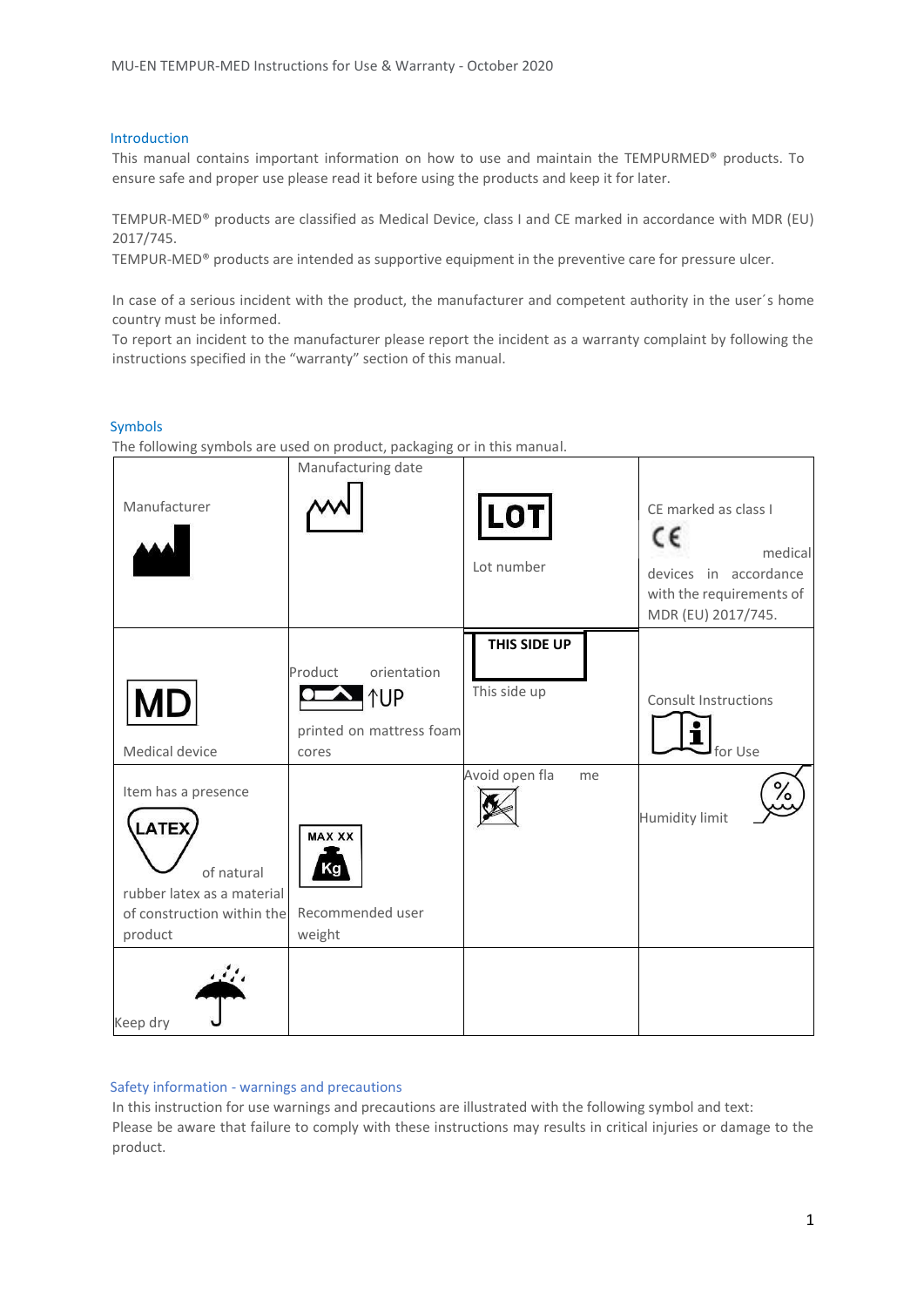| <b>WARNING</b>   | Be aware of situations or practices that may cause death or<br>critical injuries                    |
|------------------|-----------------------------------------------------------------------------------------------------|
| CAUTION          | Be aware of situations or practices that may cause moderate or<br>minor injuries                    |
| <b>IMPORTANT</b> | Be aware of situations or practices that could result in damage to<br>the product or other property |

## Intended use

Ē

The intended purpose of the TEMPUR-MED® products is to prevent or reduce the risk of developing pressure ulcers in adults.

The TEMPUR-MED® products are suitable for weights up to 150 kg unless stated otherwise (e.g on certain wheelchair cushions).

It is important that immobilized users are repositioned on a regular basis.

The TEMPUR-MED® product range is intended for hospitals, care environments (for example nursing homes, rehabilitation facilities) and home care.

#### Product description

The TEMPUR-MED® range consists of mattresses, mattress toppers, pillows, cushions, positioning products, as well as products for dental chairs, operating rooms and scanners.

The TEMPUR-MED® products consists of the following parts:

- Foam core containing visco-elastic pressure redistributing TEMPUR® foam material
- polyurethane incontinence cover

#### Covers

The TEMPUR-MED® incontinence covers are manufactured with waterproof, stretchable, airpermeable polyurethane material, which allows the TEMPUR® foam material to breathe. For information about constituent materials – see product label, which is located inside the cover.

For selected TEMPUR-MED® products the incontinence covers are available in both sewn and welded versions. Sewn version are intended for environments with lower risk of liquids/body fluids (e.g. most bed wards and day centers). Welded versions are intended for environments with higher risk of liquids/body fluids (e.g. operating rooms).

#### Non-slip coating

Selected TEMPUR-MED® products have a non-slip coating on the underside to help keeping the products from sliding during use.

The non-slip properties are not impaired by washing the cover.

#### Unpacking and installing the TEMPUR-MED® products:

IMPORTANT: When unpacking the product take care not to puncture or damage the cover.

Once unpacked, the product may give off a slight odour. This is harmless and will disappear after a short period of use.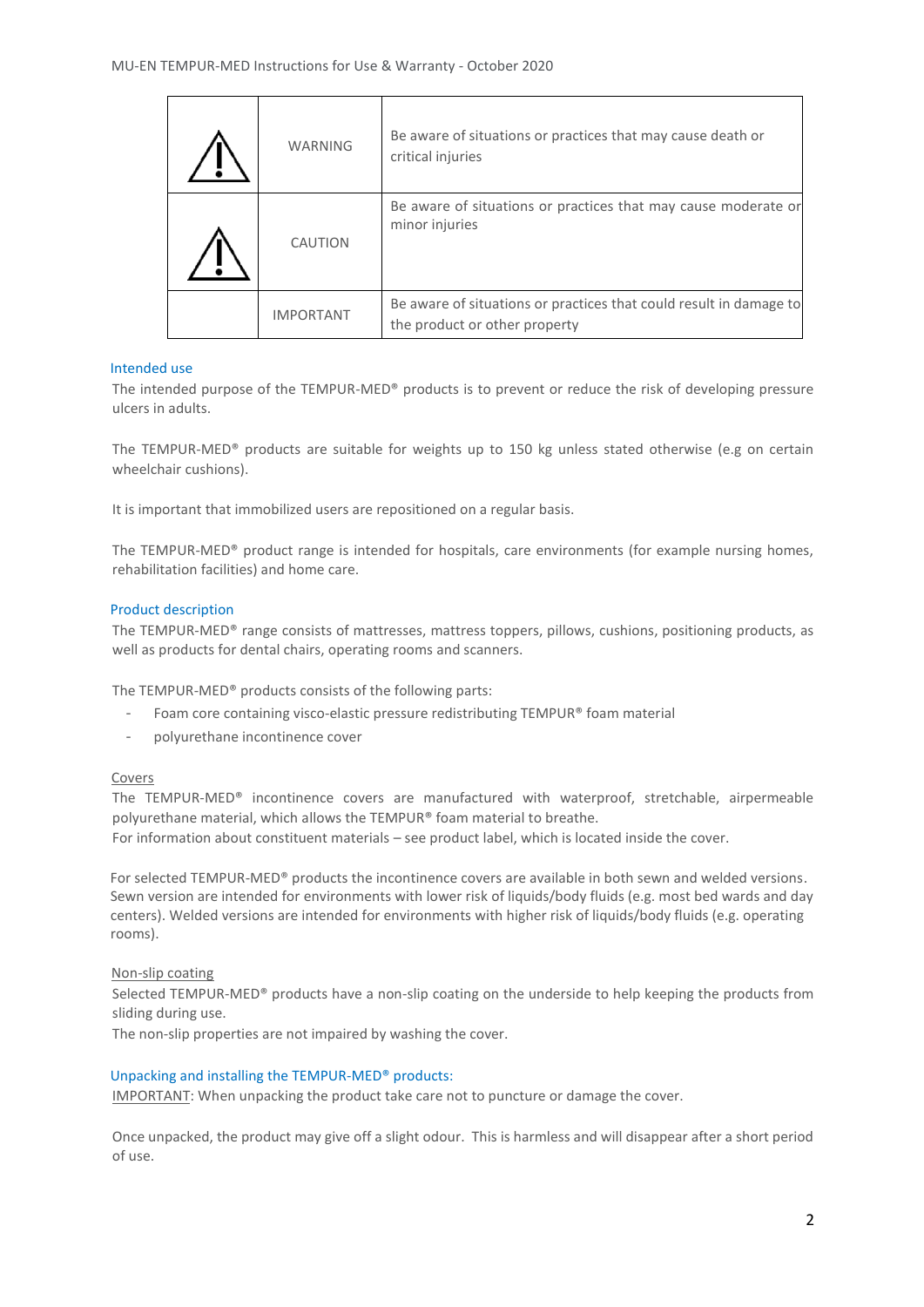During shipping, the covers of larger items may move from their original position. Once unpacked, allow the product to warm up to ambient air temperature, the cover can then be straightened back into position by hand.

IMPORTANT: Do not unroll TEMPUR-MED® mattress toppers in cold conditions as there is risk of tearing or cracking the foam material. Allow the product to adjust to room temperature before unrolling.

## Using the TEMPUR-MED® products

Warning: Be aware of how users with reduced mobility are positioned on mattress, mattress topper and/or pillow or cushion to avoid risk of suffocation.

We strongly recommend not to smoke in bed or while using the products.

Warning: Risk of fire: keep products away from open flames.

 $\overline{\mathcal{A}}$  Caution: Before using the TEMPUR-MED® products ensure the product is suitable for the user and intended support surface (for ex. bed base, seat surface).

 $\overline{\mathcal{A}}$  Caution: Users must be repositioned regularly.

Caution: Recommended use is with a bed sheet directly on the mattress/mattress topper and a pillowcase on pillows.

Do not use bed pads, blankets, plastic sheets or similar products between TEMPURMED® product and user. Do not use hot water bottles or electric blankets with the TEMPUR-MED® products Such products may affect or reduce the pressure redistributing properties and thereby the clinical benefits.

# $\overline{\triangle}$  Caution: It is important that there are no foreign objects, folds or seems in clothing or bed sheets located between user and the TEMPUR-MED® product as it may increase risk of pressure ulcer development.

 $\hat{\triangle}$  Caution: Be aware of sharp items and equipment that may damage the cover and cause fluid ingress into the foam core. Fluid will damage the Tempur® foam material which will affect or reduce the product's pressure redistributing properties and thereby the clinical benefits.

Do not stick sharp objects into the cover or product (safety pins, syringes, scalpels or similar objects) Do not put sharp objects on top of the product (patient lifting pole, IV pole or similar equipment).

 $\sqrt{12}$  Caution: Ensure that mattresses and mattress toppers are placed with printed side facing upwards. In these products the TEMPUR® pressure redistributing foam material is on the topside of the core.

 $\Box$  Caution: Ensure that wheelchair cushions and other seating cushions are placed with top side up: avoid that the printed TEMPUR-MED® logo on the side of the product is placed upsidedown.

 $\hat{A}$  Caution: Mattress handles are only for lifting the weight of the mattress during handling, f. ex. during bed preparation.

 $\overline{\Delta}$  Caution: X-ray attenuation (scanner mattresses) The TEMPUR® foam is a high density material which can attenuate x-rays. The x-ray attenuation is equivalent to approx. 1,4 mm Al per. cm TEMPUR® foam material.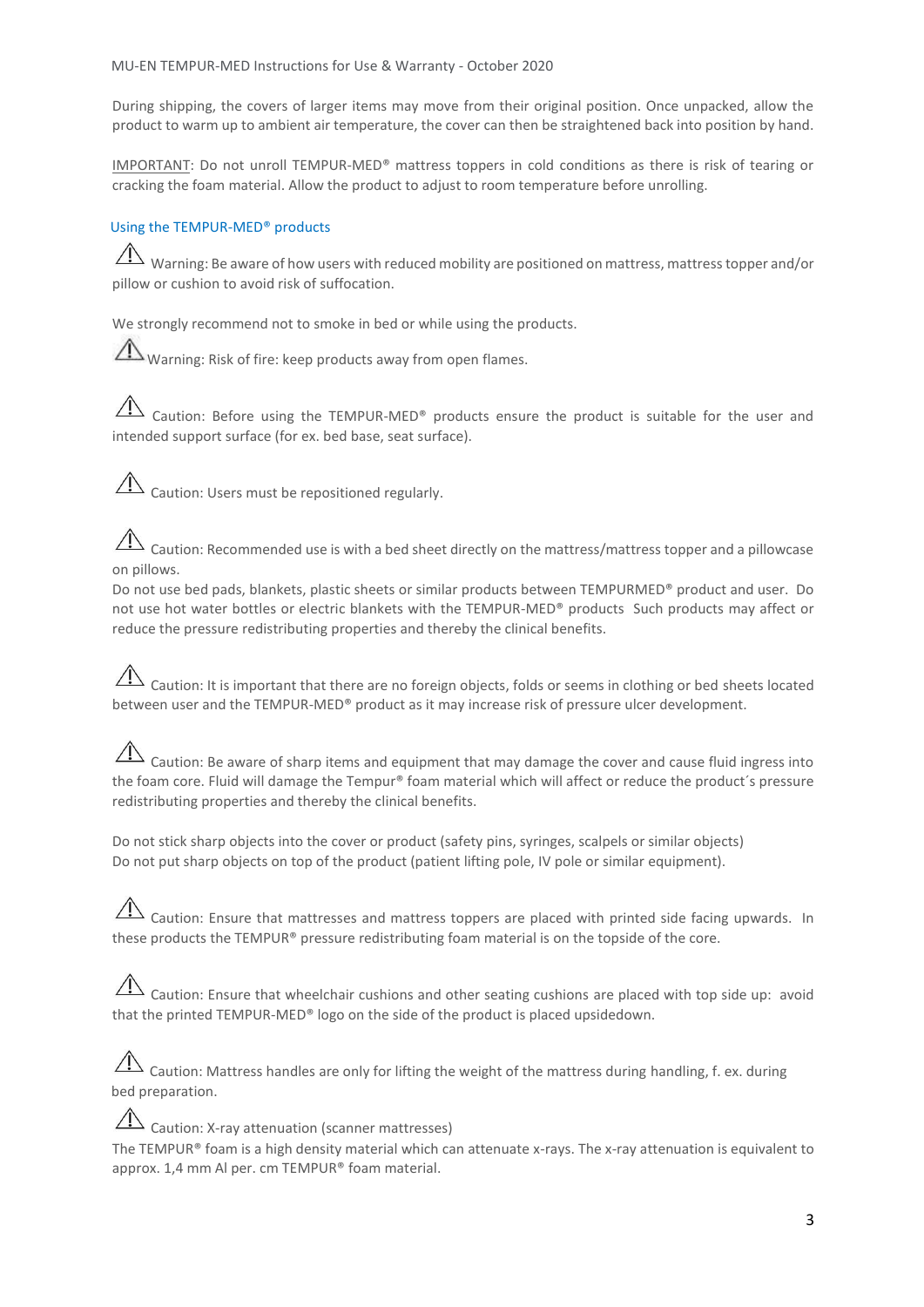IMPORTANT: TEMPUR-MED® mattresses must always be placed on a ventilated base, e.g. springs or slats to prevent moisture from accumulating in the mattress.

IMPORTANT: Covers must be inspected regularly for holes or tears to avoid damage to the TEMPUR® foam material.

IMPORTANT: Do not fold, bend or press your TEMPUR-MED® product into shape as there is risk of damaging the TEMPUR® foam material.

#### Cleaning and Maintenance

#### IMPORTANT:

Covers must be inspected regularly for holes or tears to avoid damage to the TEMPUR® foam material. Cover must be replaced if holes, tear or visible signs of wear appear.

#### IMPORTANT:

- Do not wash the TEMPUR® foam material.
- Do not steam-clean or dry-clean the TEMPUR® foam material.
- Do not autoclave the TEMPUR-MED® products.
- Do not treat TEMPUR-MED® products with ozone, UV light or ionization.

#### IMPORTANT:

- All TEMPUR-MED® products must be regularly ventilated to remove moisture.

#### Cleaning of covers

For washing of covers please follow the instruction on the product label which is located inside the cover.

Covers can be wiped off with a mild soapy solution or with normal hospital disinfectants such as: 70% ethanol or 0.1% sodium hypochlorite. Covers must be completely dry before use or storage.

IMPORTANT: Do not use phenol based cleaning solutions, bleach or other abrasive materials.

 $\Lambda$  Caution: After washing ensure mattress cover is replaced according to the orientation printed on the side of the mattress foam core. The TEMPUR® foam material that provides pressure redistribution is only on the top-side of the core.

## Caution: After washing the covers of seating products/cushions with layers of foam please be aware of the orientation of the foam core when products is being reassembled. The TEMPUR® foam material that provides pressure redistribution is only on the top-side of the core.

## Transport, Handling and Storage

 $\hat{\Lambda}$  Caution: Mattress handles are only for lifting the weight of the mattress during handling.

Due to the viscoelasticity of the TEMPUR® foam material, both mattresses and rolled up mattress toppers can become slightly compressed during transport or storage. The product will return to its normal size after a short time at room temperature.

Do not bend or press TEMPUR-MED® products out of their original shape as you risk damaging the TEMPUR® foam material.

- Store in a dry environment (maximum 65% relative humidity).
- Before using or storing a cleaned product, make sure the product is completely dry.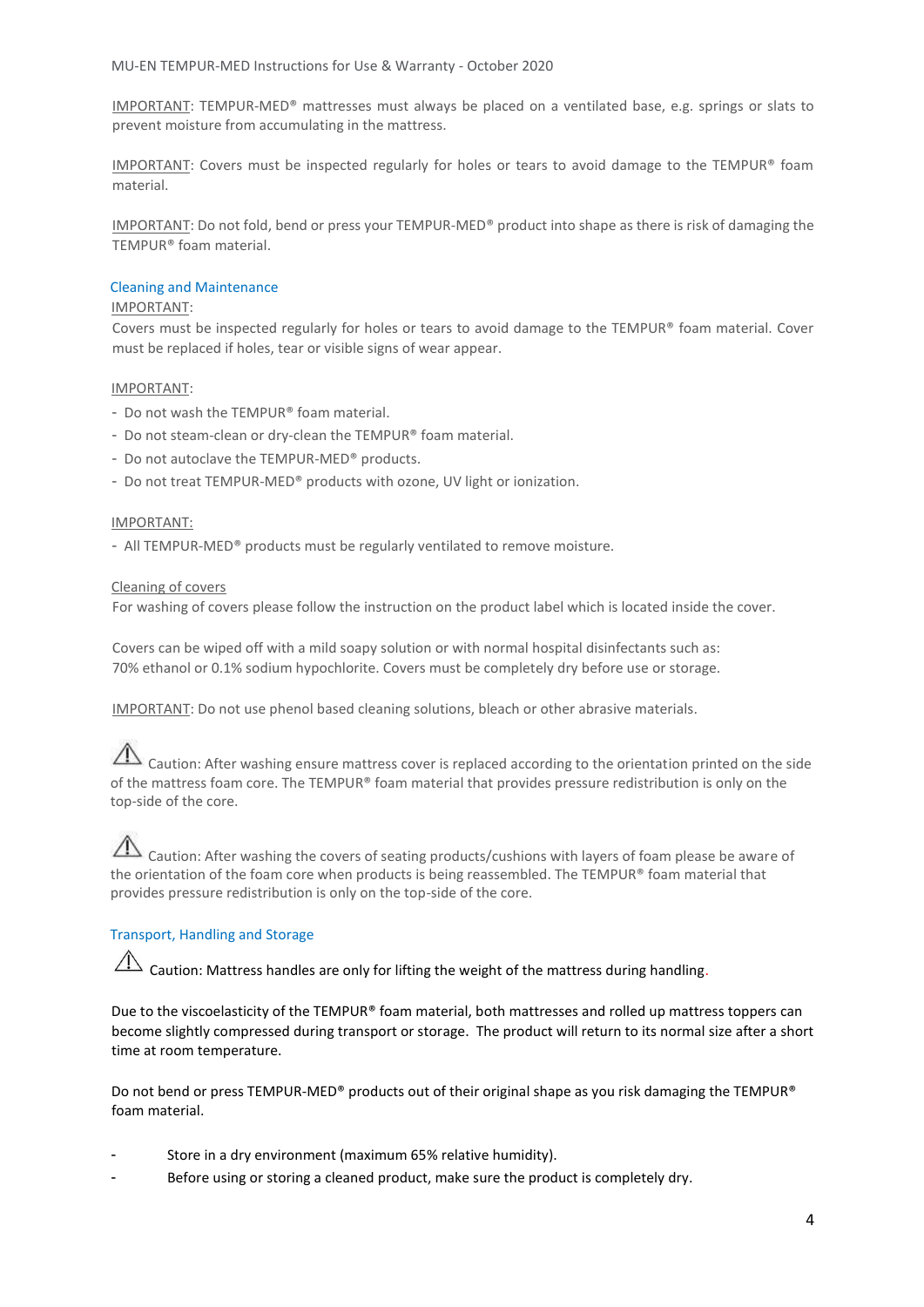- Mattresses must be stored flat, ideally in the original packaging.
- Mattress toppers must be stored flat or rolled up.
- Pillows, cushions and positioning products must be stored in their original shape. Do not store other items on top of the TEMPUR-MED products, as there is risk of permanent deformation of the foam material.

## Reuse of TEMPUR-MED® products

Tempur-MED® products are suitable for repeated use. Expected product lifetime depend on maintenance and intensity of use.

Products must be inspected and cleaned before reuse. Please refer to the "Cleaning and Maintenance" section of this manual.

### Disposal

For disposal of your used TEMPUR-MED® product please refer to your local authority within your country market. Product should be cleaned prior to disposal to avoid risk of contamination.

#### Technical product information

Fire safety standards

Warning: Risk of fire: keep products away from open flames

| TEMPUR-MED <sup>®</sup> product                                                                 | Fire safety                                                                                                                              |
|-------------------------------------------------------------------------------------------------|------------------------------------------------------------------------------------------------------------------------------------------|
| Mattresses, mattress toppers                                                                    | EN 597-1 (cigarette test),<br>EN 597-2 (match equivalent test)                                                                           |
| Mattresses, mattress toppers (fire retardant<br>versions)                                       | BS 7177 medium hazard:<br>EN 597-1 (cigarette test),<br>EN 597-2 (match equivalent test)<br>BS 6807 (Crib V)<br>BS 5852 (Crib V on foam) |
| Pillows, cushions and positioning products (moulded<br>and granulated filling)                  | ISO 12952-1 (cigarette test),<br>ISO 12952-2 (match equivalent test)                                                                     |
| Pillows, cushions and positioning products, moulded<br>(fire retardant versions)                | ISO 12952-1 (cigarette test),<br>ISO 12952-2 (match equivalent test)<br>BS 5852 (source 5 on foam)                                       |
| Pillows, cushions and positioning products with<br>granulated filling (fire retardant versions) | ISO 12952-1 (cigarette test),<br>ISO 12952-2 (match equivalent test)<br>BS 5852 (source 2 on foam)                                       |

Further information is available upon request.

Latex

Certain TEMPUR-MED® products are manufactured of layers of foam with the

TEMPUR® foam material on top and with an adhesive that contains latex between the layers. Please check the product label inside the cover to see if the product you have purchased contain latex.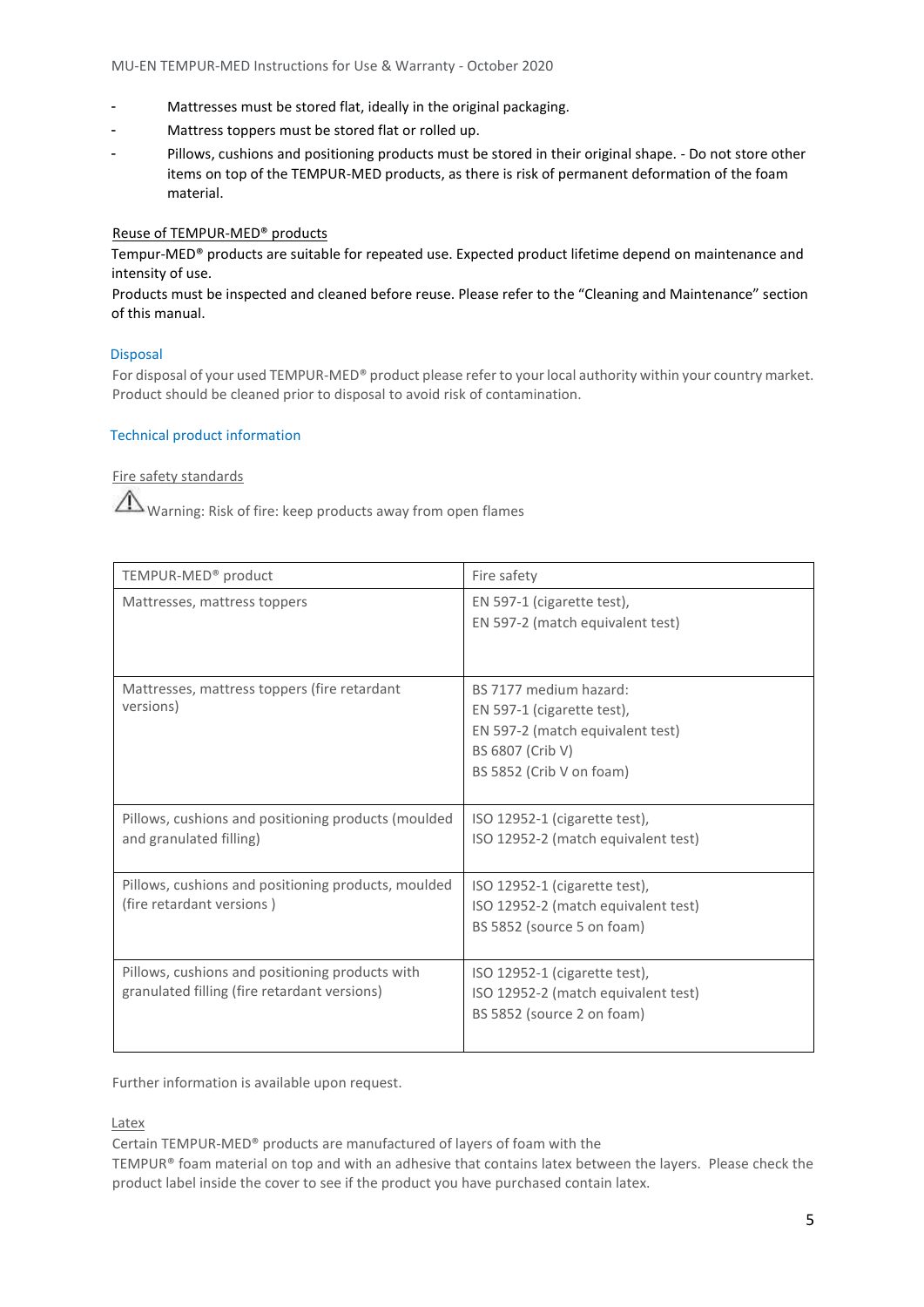#### MU-EN TEMPUR-MED Instructions for Use & Warranty - October 2020

The TEMPUR® foam material and the cover do not contain latex

X-ray attenuation (scanner mattresses)

X-ray attenuation is equivalent to approx. 1,4 mm Al per. cm TEMPUR® foam material.

#### Product dimensions and weight:

TEMPUR-MED® products are available in several different sizes as well as custom sizes. Product weight depend on product size. Further information is available upon request.

#### Manufacturer



Dan-Foam ApS

 Holmelund 43 5560 Aarup Denmark \*Dan-Foam ApS is a subsidiary of TEMPURSealy International, Inc

#### **Warranty**

| Foam cores                                                        | Product warranty | What is covered                                                                                                                                                  |
|-------------------------------------------------------------------|------------------|------------------------------------------------------------------------------------------------------------------------------------------------------------------|
| Mattresses, mattress toppers, and 7 years<br>scanner toppers      |                  | Defects caused by faulty workmanship or<br>materials, and changes which cause a visible<br>permanent indentation more than 2 cm in the<br>TEMPUR® foam material. |
| <b>Basic mattresses</b>                                           | 3 years          | Defects caused by faulty workmanship or<br>materials, and changes which cause a visible<br>permanent indentation more than 2 cm in the<br>TEMPUR® foam material. |
| Pillows.<br>cushions<br>and positioning products,<br>moulded core | 3 years          | Defects caused by faulty workmanship or<br>materials, and changes which cause a visible<br>permanent indentation more than 2 cm in the<br>TEMPUR® foam material. |
| with<br>Pillows<br>granulated filling                             | 3 years          | Defects caused by<br>faulty workmanship or<br>materials                                                                                                          |
| Covers                                                            | Product warranty | What is covered                                                                                                                                                  |
| PU covers                                                         | 3 years          | Defects caused by<br>faulty workmanship or<br>materials                                                                                                          |
| Basic mattress PU covers                                          | 2 years          | faulty workmanship or<br>Defects caused by<br>materials                                                                                                          |